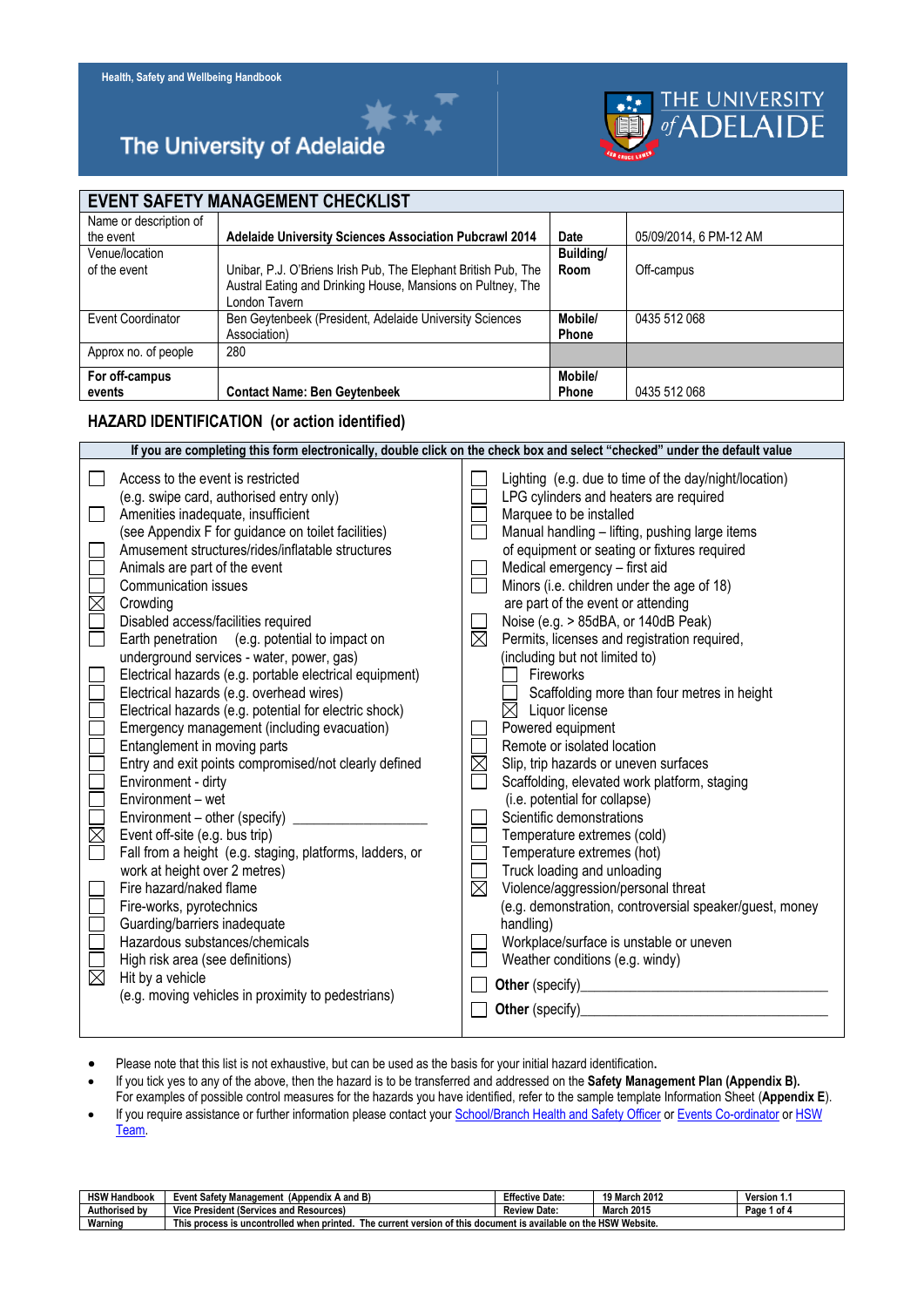



# **[Health, Safety and Wellbeing](http://www.adelaide.edu.au/atoz/) Handbook**<br> **The University of Adelaide**

### **EVENT SAFETY MANAGEMENT PLAN**

| Item No.       | List the potential hazards/issues<br>identified in Appendix A                             | <b>Risk Assessment</b><br>Rating<br>Before controls are<br>implemented<br>(Refer to the Risk<br><b>Assessment Tables -</b><br>Appendix B1)<br>L, M, H, VH | List control measures to be implemented<br>Dot point the action(s) you will take (i.e. your "To do List"<br>to minimise exposure to the hazard and reduce the risk of an injury<br>or disruption to the event.<br>Control measures are to be in accordance with the<br>Hierarchy of Control. Refer to Appendix B.1                                   | Who is responsible<br>for the action                               | <b>Residual Risk</b><br>Rating<br>After controls in<br>place<br>(High will require<br>sign off by the<br>Head of School/<br>Branch, Very<br>High will require<br>sign off by the<br><b>VC&amp;P.)</b> |
|----------------|-------------------------------------------------------------------------------------------|-----------------------------------------------------------------------------------------------------------------------------------------------------------|------------------------------------------------------------------------------------------------------------------------------------------------------------------------------------------------------------------------------------------------------------------------------------------------------------------------------------------------------|--------------------------------------------------------------------|-------------------------------------------------------------------------------------------------------------------------------------------------------------------------------------------------------|
|                | Over-crowding inside venues.                                                              | М                                                                                                                                                         | Venues to have multiple bars/areas available for use.<br>Venues to provide security to prevent dangerous overcrowding.                                                                                                                                                                                                                               | Third Party: Pub Crawl<br>Venue Staff.                             |                                                                                                                                                                                                       |
| $\overline{2}$ | Participants walking between venues, walking in<br>traffic whilst moving between venues.  | М                                                                                                                                                         | Event organizer and designated responsible persons to move with participan<br>and ensure orderly conduct while moving.                                                                                                                                                                                                                               | Event Organizer,<br>Responsible Persons                            |                                                                                                                                                                                                       |
|                | Minors being served alcohol inside venues.                                                |                                                                                                                                                           | Venue security and bar staff to check identification of all participants, and<br>reserve the right to refuse entry to minors.                                                                                                                                                                                                                        | Third Party: Pub Crawl<br>Venue Staff.                             | L                                                                                                                                                                                                     |
|                | Excessive or dangerous consumption of alcohol<br>during event.                            | Η                                                                                                                                                         | Designated (sober) responsible persons and event organizer to supervise<br>alcohol consumption, offer glasses of water if required.<br>Designated responsible persons and event organizer to call taxis or<br>ambulances if situations arise.<br>Pub Crawl Venue staff to supervise consumption and prevent alcohol<br>purchase if deemed necessary. | Event Organizer,<br>Responsible Persons, P<br>Crawl Venue<br>Staff | M                                                                                                                                                                                                     |
| 5              | Event participants spilling drinks, participants<br>falling over on slippery floors.      | М                                                                                                                                                         | Venue Staff to supervise state of floors; remove participants and clean spills<br>necessary.<br>Designated responsible persons and event organizer to advise participants<br>slippery surface is nearby.                                                                                                                                             | Event Organizer,<br>Responsible Persons, P<br>Crawl Venue Staff.   |                                                                                                                                                                                                       |
| 6              | Event participants behaving aggressively or<br>inappropriately after alcohol consumption. | M                                                                                                                                                         | Venue security staff to supervise participants, and eject those displaying<br>disorderly conduct if necessary.                                                                                                                                                                                                                                       | Venue Security Staff,<br>Event Organizer,                          | M                                                                                                                                                                                                     |

| <b>HSW Handbook</b> | (Appendix A and B)<br>Event Safetv M<br>≀ Manaɑement                                                                | <b>Effective Date:</b> | 19 March 2012     | Version 1.  |  |  |
|---------------------|---------------------------------------------------------------------------------------------------------------------|------------------------|-------------------|-------------|--|--|
| Authorised by       | Vice,<br><b>President (Services and Resources)</b>                                                                  | <b>Review Date:</b>    | <b>March 2015</b> | Page 2 of 4 |  |  |
| Warning             | The current version of this document is available on the HSW Website.<br>This process is uncontrolled when printed. |                        |                   |             |  |  |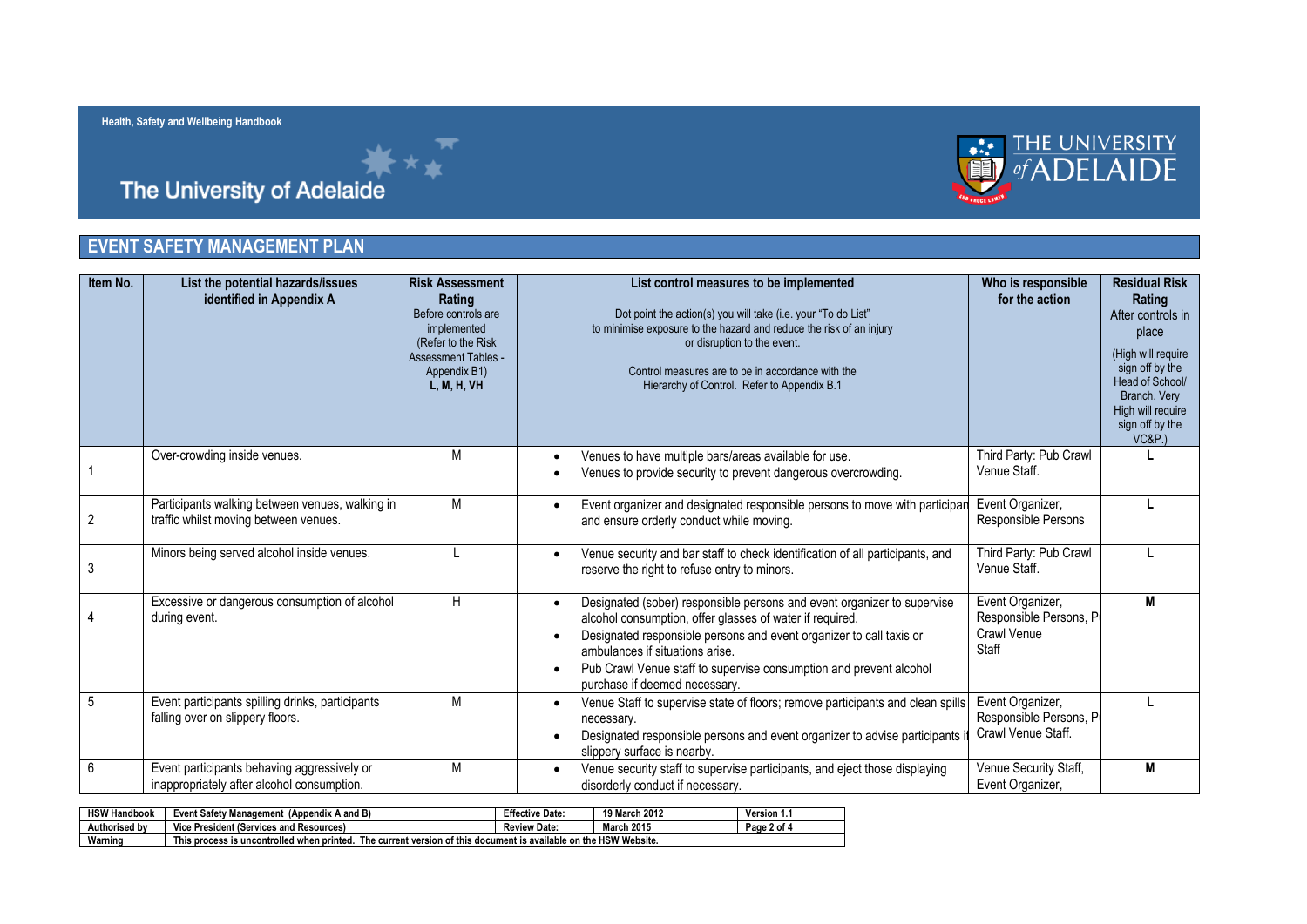|  |  | Designated responsible persons and event organizers to attempt to negotiate<br>with those involved in any such behaviour, and to ask participants to leave if | <sup>4</sup> Responsible Persons. |  |
|--|--|---------------------------------------------------------------------------------------------------------------------------------------------------------------|-----------------------------------|--|
|  |  | necessar                                                                                                                                                      |                                   |  |

| Event Safety Co-ord or<br>School/Branch Manager<br>(Print name)                                   | <b>Ben Gevtenbeek</b> | Position                           | <b>President, Adelaide University Sciences</b><br>Association. | Signature | Date | 4/4/2014 |
|---------------------------------------------------------------------------------------------------|-----------------------|------------------------------------|----------------------------------------------------------------|-----------|------|----------|
| I If Applicable : For High Residual<br>Risk - Authorised by Head of<br>School/Branch (Print name) |                       | $\Box$ Approved<br>$\Box$ Declined |                                                                | Signature | Date |          |

**Note: The Event Safety Management plan is authorised by the person organising the Event. (e.g. Event Co-ordinator or their Manager).** 

Where a residual risk is High or Very High contact the School/Branch Health and Safety Officer to assist in the re-assessment of controls and escalation of the documentation to the Head of School/Branch if required. **Where a residual risk remains at Very High, contact you[r HSW Division/Faculty Manager](http://www.adelaide.edu.au/hr/ohs/contact/team/) before obtaining authorisation from the Vice Chancellor and President. They will provide guidance and assistance.**

| <b>HSW H</b><br><br>Handbook | (Appendix A and B)<br>Event Safety<br>Management                                                                                       | <b>Effective</b><br>Date. | 19 March 2012 | Version<br>.   |  |  |
|------------------------------|----------------------------------------------------------------------------------------------------------------------------------------|---------------------------|---------------|----------------|--|--|
| Author<br>horised bv         | President (Services and<br>nd Resources)<br>Vice                                                                                       | Date:<br>Review           | 2015<br>March | Page<br>⊿ of د |  |  |
| Warning                      | ent is available on the HSW Website.<br>This process is uncontrolled when printed.<br><b>The current version of this</b><br>. documer' |                           |               |                |  |  |